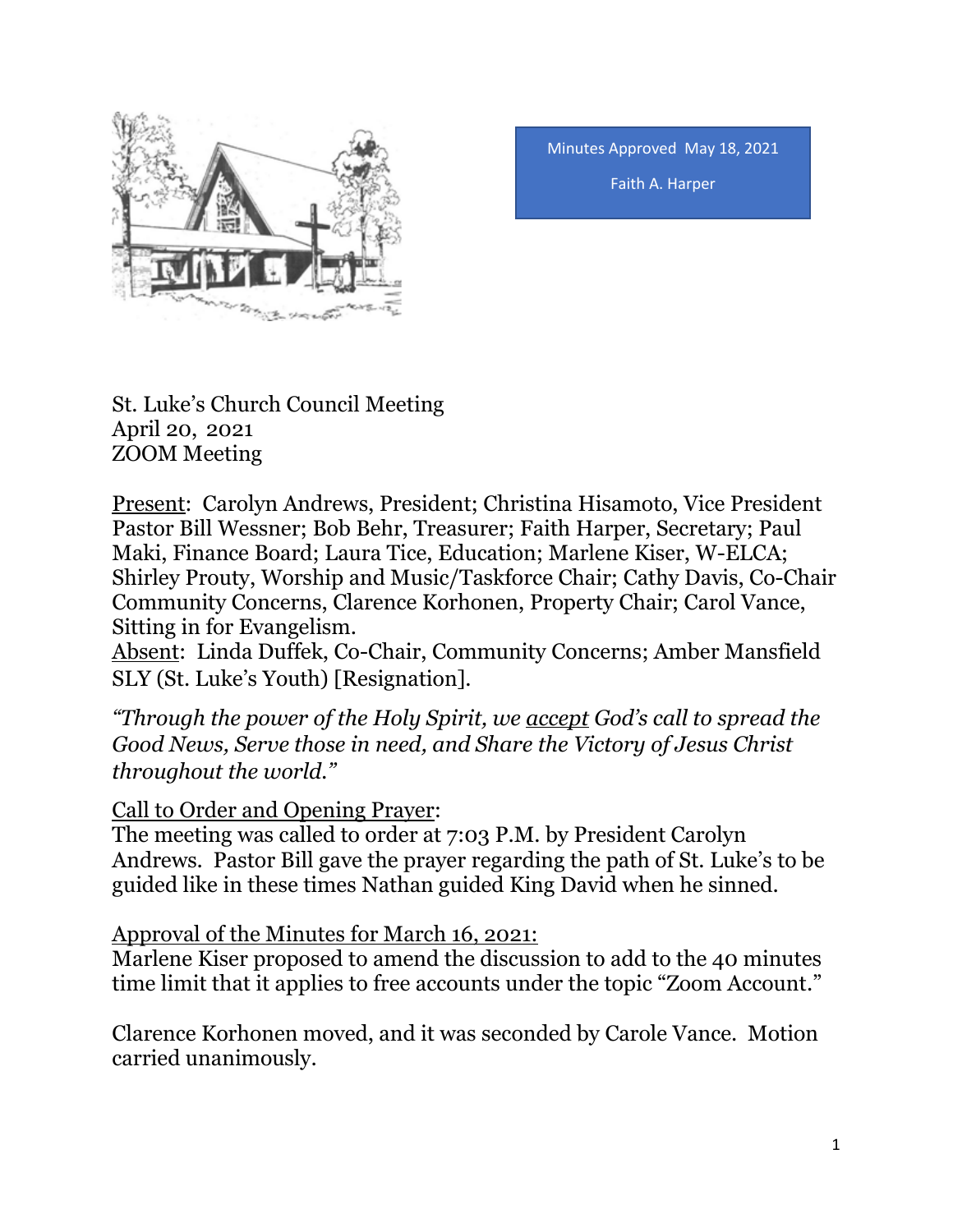Marlene Kiser also reviewed the minutes distribution process and asked that they be sent out earlier than the last time so corrections, if needed, could be forwarded to the Secretary before final copies sent.

#### Treasurer's Report:

Paul Maki deferred to Bob Behr for the reports on finances. Bob addressed the expected increased costs of Worker's Compensation with a new hire. (See Property Board.) Regular expenses are down but will continue to eat into the decrease in revenue.

#### Property Board Report:

Clarence Korhonen brought an action item to the table regarding janitorial services with Vanguard, going from \$510 a month to \$1,000. He outlined the options St. Luke's has:

- 1. Employ Maria, who performs the work now for Vanguard on her own, or
- 2. Re-advertise for a new cleaning company.

He reviewed the statement he received from Maria for starting May 3rd at \$16 an hour. She would work 2 hours on Mondays and 4 hours on Fridays. There was a discussion regarding contractual limitations with Vanguard. The Property Board recommend Option #1.

Carole Vance moved that St. Luke's hire Maria according to the recommendation of the Property Board. Laura Tice seconded. Motion carried unanimously.

### Community Concerns:

Cathy Davis, Linda Duffek, Faith Thomas, and Gail Weber took clothes to Loaves and Fishes and are continuing work with *Julie's Purse Project*. They discussed and agreed upon partnering with the W-ELCA group for all future projects. The next projects include Chicks in Crisis, Kiwanis House, and school supplies. There is an unlikely need to work with Charles Mack and Parkway schools with the school backpack project this fall.

### Education:

One of the Sunday School teachers has resigned, and it is necessary to get another one since two teachers are needed. Suggestions were asked for someone interested in teaching or assisting in Sunday school.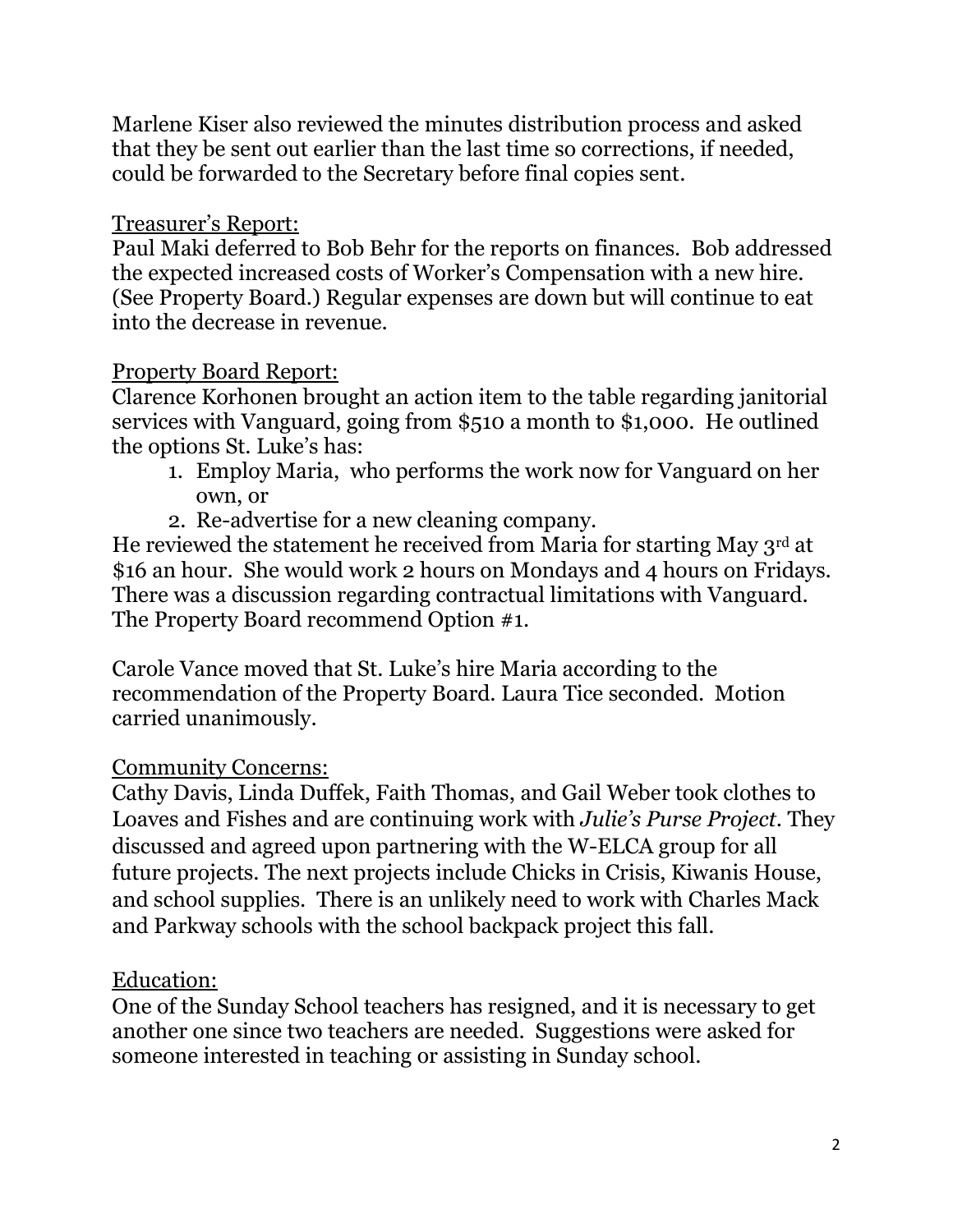# Worship and Music:

Shirley Prouty explained that Amber Mansfield had had difficulty recruiting acolytes. The board needs help with ushers, prayer leaders, scripture readers as well as greeters (Carole Vance's role). Volunteer slips have been handed out on Sundays and are in the office. There is no summer break planned for choir. The choir needs more singers, too, and should be on the volunteer list.

## Evangelism:

Carol Carney and Merle Zbrog are sending out cards to shut-ins and the position of chair needs to be filled as Carol Vance is temporary.

### Youth:

A need for a new chairperson for Youth Board is needed to fill the position that Amber Mansfield had held. Carolyn Andrews and Laura Tice worked with the 100 Easter bags and gave the leftovers to the Band when they practiced.

## W-ELCA:

- Marlene Kiser reported that they will meet on May 10<sup>th</sup>. In-Person meeting in the church park for next W-ELCA meeting. Masks and social distancing will be required (masks not required during eating lunch.)
- Discussion of ice machine took place, W-ELCA still would like to have an ice machine.
- Bunco being plan for June, suggestion was made that if we wait until July or August, we may be able to use the Schultz Hall.
- Fall Festival is still under discussion.

# Old/New Business:

- There was a brief discussion of the lack of youth attending church and participating in activities during COVID. The need for a new Youth chair was noted earlier and emphasized.
- Transition vs. Call Committees
	- o Pastor Bill sent out an information packet comparing the two types of committees.
	- o No decision will be made until everyone has had a chance to read and study the information at the next Council meeting.